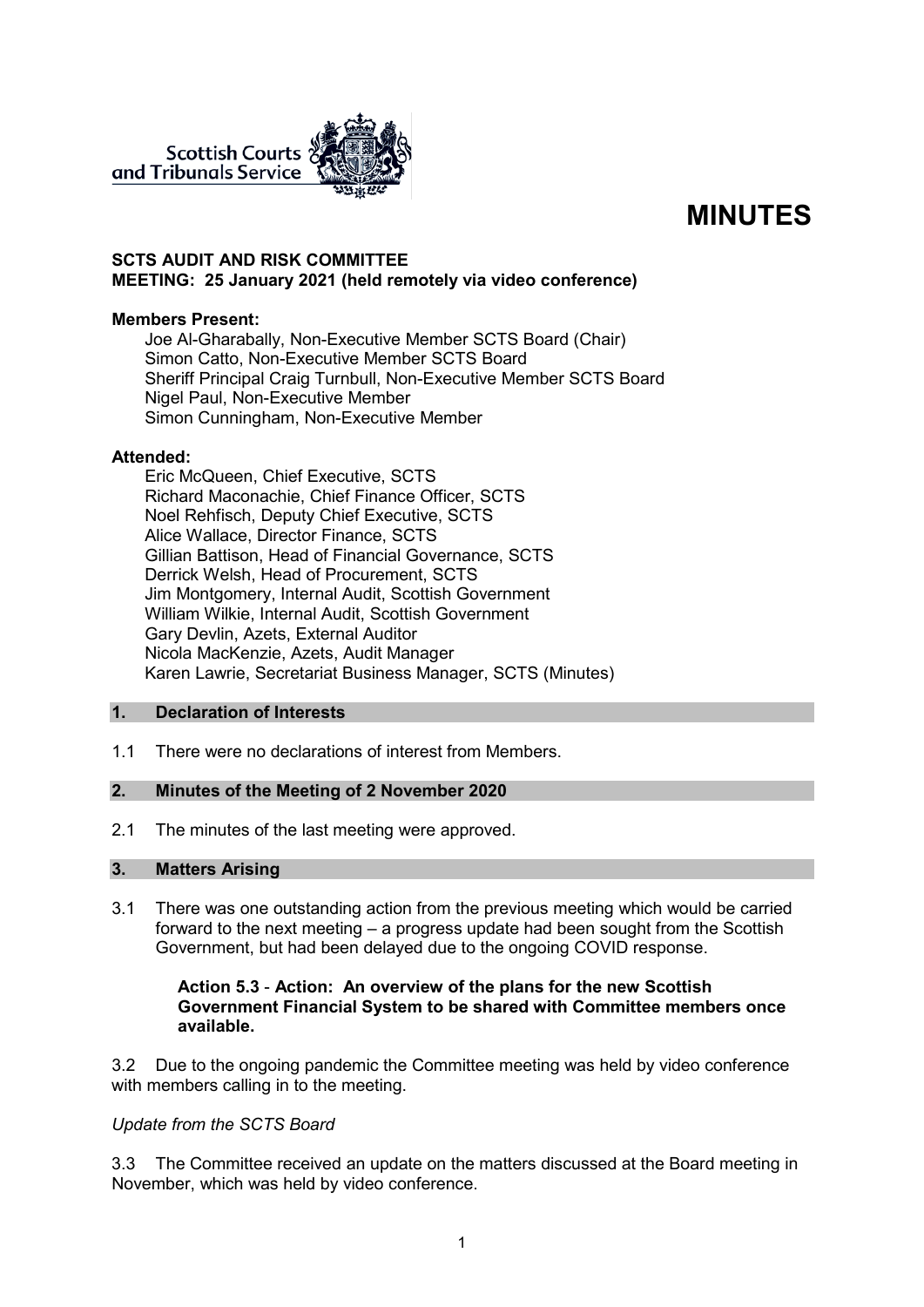3.4 The Committee commended the Executive on the impressive work to develop the infrastructure and digital capabilities to establish the remote jury centres throughout Scotland at pace, in order to maintain essential business during the pandemic.

# **4. COVID-19 Update (SCTS/ARC/Jan21/01)**

4.1 The Executive updated the Committee on the latest position concerning the impact of COVID-19 on the organisation, current workloads and recent business changes.

4.2 The Committee had received comprehensive overviews of the co-ordination and response arrangements put in place to manage the "lockdown" period and beyond that had been prepared for the most recent meetings of the SCTS Board. Oversight of the response continued to be provided by the Strategic Incident Management (SIM) Team. This ensured that the situation was kept under review with key information shared and sound decisions made.

4.3 Towards the end of 2020 business levels had returned to near pre-pandemic capacity through a combination of safe "in-person" business and the continued expansion of remote and virtual business. The emergence of the new variant and subsequent Scottish Government lockdown restrictions resulted in the consolidation of business operations in support of the public health response. On 11 January the Lord President announced that the majority of summary criminal trials would be placed on hold, reducing the overall level of criminal trials taking place by up to 75%. This significantly reduced footfall in the courts whilst the most essential business was maintained. Business levels would be reviewed in mid-February in line with Scottish Government restrictions.

4.4 Committee members acknowledged the continuing response by the executive and were reassured by the steps being taken –both to provide the necessary support to all staff and the ongoing development of digital technology to meet the needs of the organisation.

#### **5. SCTS Financial Improvement and Succession Planning Update (SCTS/ARC/Jan21/02)**

5.1 The Executive reported on activity to improve controls and succession planning within the SCTS Finance function. Following reviews by Internal and External Audit continued action had been taken to implement recommendations.

5.2 Work was ongoing to create a new structure within the Finance and Procurement Team. A business case had recently been approved by the Executive Team, resulting in the commencement of a number of recruitment campaigns for varying grades of staff. The Finance team had attended a session led by External Audit and Finance Business Partners had completed a CIPFA Business Partnering course in November.

5.3 The Committee welcomed the progress underway to establish a new structure and manage workloads, which was reflected in the results of the Staff Survey 2020. The Finance and Procurement Team had performed strongly in comparison to their results in 2019; the wider SCTS and the wider Civil Service which demonstrated an engaged and focused team.

5.4 Members commented on increased involvement of the Finance team in the development of new digital systems. The Executive confirmed that involvement in the projects was resource intensive, however there was good engagement with the newly created digital labs which it was hoped would result in end to end systems that fully met the needs of the Finance Team. An update would be provided at the next meeting.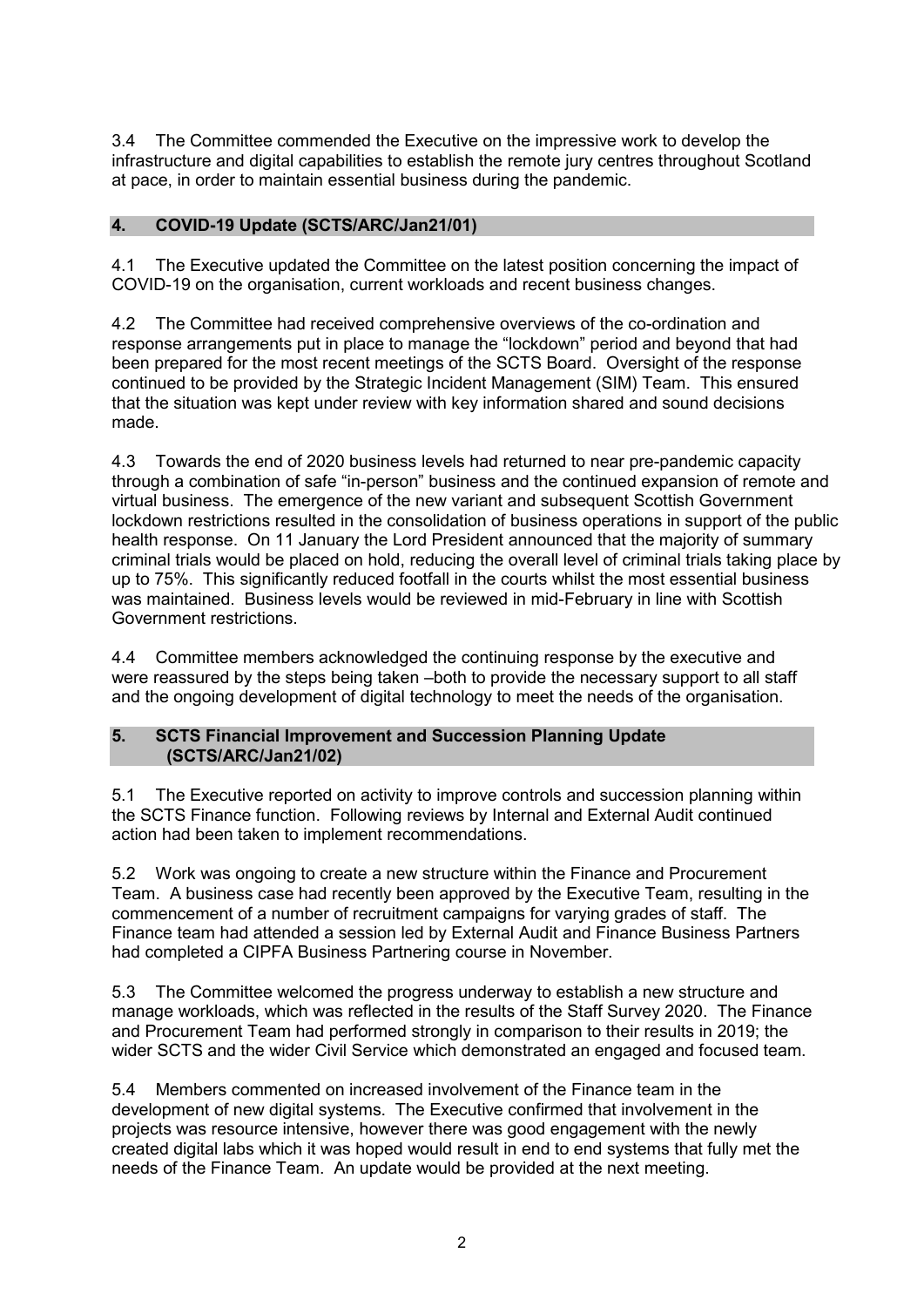## **6. Internal Audit (SCTS/ARC/Jan21/03)**

## *Annual Audit Plan for 2021-22*

6.1 The draft Internal Audit Plan for 2021-22 had been shared with the SCTS Accountable Officer and senior management for consideration in advance of the meeting. Internal Audit reported that three audits were planned during the year, which should ensure sufficient riskbased coverage to maintain compliance with Public Sector Internal Audit Standards. The standard and resource level provided would not change from that of prior years, in which 4 audits had generally been conducted, and the topics agreed reflected the current risk profile of SCTS.

6.2 The Committee were generally content with the proposed areas of coverage for the audits planned in 2020-21 however did raise concern that only three audits were planned for this year, which was one audit less than in previous years. While recognising that the audit role also covered other strands of work (ARC attendance and support; follow-up audits; etc), this appeared to represent a 25% reduction in audit coverage to that of previous years. Members suggested that the audit topics be considered further following the joint SCTS Board and Committee Risk Workshop in February and that the Chair would have an offline discussion with the accountable officer on this point.

> **Action: Audit and Risk Committee members, Chief Executive and Internal Audit to discuss and agree topics for the Internal Audit Plan following the joint SCTS Board and Committee Risk Workshop in February.**

**Action: The Committee Chair and Chief Executive to discuss the Internal Audit Plan and possible audit topics.**

#### *Progress Report*

6.3 Internal Audit reported on the progress made in the delivery of the 2020-21 Internal Audit Plan since the last meeting. They anticipated that revised plan would be completed by 31 March 2021.

6.4 Internal Audit reported that the COVID-19 Response review had been completed, with a "substantial" assurance opinion provided. They informed the Committee that the courts response to the pandemic was exemplary and an example of good practice. No recommendations had been made as a result of the review. Members welcomed the detailed review and commended the Executive on the assurance provided on the actions taken in response to the pandemic across the organisation's strategic and operational areas.

#### **7. External Audit (SCTS/ARC/Jan21/04)**

7.1 The External Audit Annual Plan for 2020-21 was presented. The plan included the audit of the 2020-21 Annual Report and Accounts; consideration of SCTS' reporting arrangements for governance and transparency; financial management; financial sustainability and value for money; monitoring SCTS' participation in the National Fraud Initiative and any other work requested by Audit Scotland.

7.2 It was noted that Audit Scotland had highlighted that the risk profile of public bodies was significantly affected by the COVID-19 pandemic, therefore governance arrangements; financial impact; risk management process and risk control environment and internal control change associated with the pandemic would all be considered during the audit.

7.3 Members were content with the scope and timeline of the Audit Plan.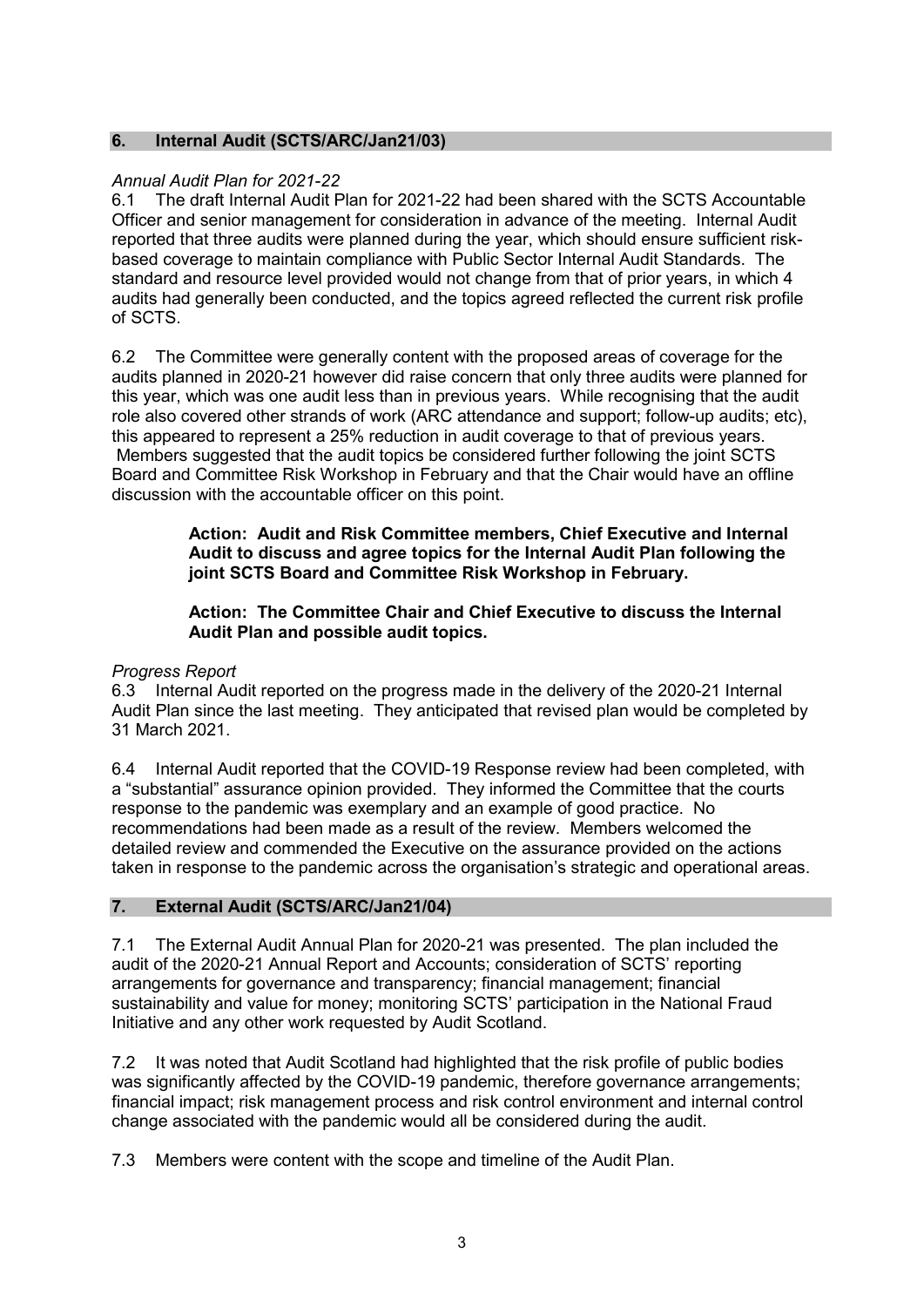# **8. Annual Whistleblowing Report (SCTS/Jan21/05)**

8.1 The Committee received the annual report on the SCTS Whistleblowing Policy. The executive reported that the policy had been reviewed during the course of the year. A range of activities had taken place throughout 2020 to maintain awareness of the policy and associated policies relating to grievances and complaints.

8.2 The Committee noted that no instances of whistleblowing had been raised under the policy in 2020.

8.3 Members raised concern that the Staff Survey 2020 showed a fall in the "willingness to challenge" by staff. The Executive confirmed the People Committee would analyse the results of the Staff Survey in depth at their meeting in February, with their findings reported to the Board in March.

# **9. Feedback from Members Annual Appraisal (Oral)**

9.1 In advance of the meeting, members had completed their annual appraisal exercise reflecting on their personal contribution and the Committee's performance during 2020.

9.2 Members reflected that the engagement and assurance provided by the SCTS, as a result of COVID-19 had been clear and effective and implemented in a controlled way. During 2020 all committee meetings had been held virtually, the opportunity for face to face meetings – subject to COVID-19 restrictions – would be welcomed by members as it would provide greater scope for pre and post meetings as well as informal discussion between members and SCTS officials.

# **10. Corporate Risk Register (SCTS/ARC/Jan21/06)**

10.1 The Corporate Risk Register was reviewed. Members were content that the ongoing actions required were recorded appropriately and the impact of the COVID-19 pandemic was reflected in the risk mitigation.

10.2 Members were reminded of the SCTS Board and Committee Risk Workshop that would take place on 8 February 2021.

## **11. Any Other Business**

11.1 None.

## **12. Papers for Scrutiny/Exception Reporting Only**

- 12.1 The following papers had been circulated for scrutiny:
	- Action Tracker
	- Data Incidents Report
	- Fraud, Theft and Losses Report
	- Core Work Plan
	- Internal Audit COVID-19 Response Review
- 12.2 No matters were raised by exception.